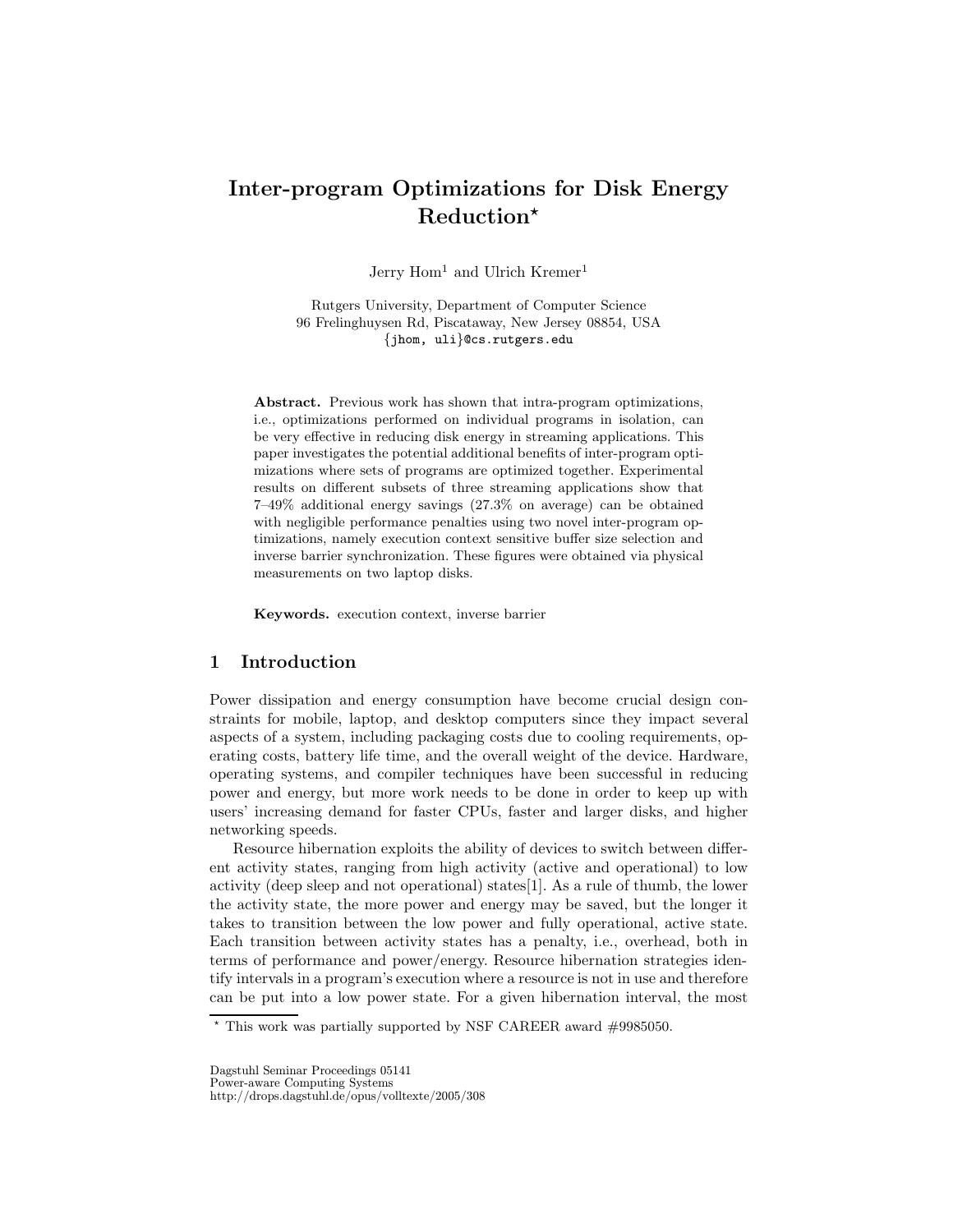effective hibernation mode should be selected, and the transition into this mode should be initiated as early as possible, i.e., at the beginning of the interval. The transition out of the selected hibernation state back to the active state should be done just in time before an upcoming use, i.e., just before the end of the hibernation interval. It may not always be possible or profitable to utilize the deepest hibernation mode due to the length of the hibernation interval and the overhead of required state transitions. Most hibernation strategies have a "break even" point which typically is specified by the minimal length of the hibernation interval for which transitioning into and out of the state is profitable. Resources that have been targets for the hibernation optimization include the disk, display, memory banks, cache lines, and wireless network cards.

An energy-aware compiler can reshape a program such that the idle times between successive resource accesses are maximized, giving opportunities to hibernate a device more often, and/or in deeper hibernation states. This compilation strategy has been shown to work well in a single process environment  $[2-4]$ , but may lead to poor overall results in a multiprogramming environment. In a multiprogramming setting, one program may finish accessing a resource and may direct the resource to hibernate during some time of idleness. During this time, another program may need to access the resource. In the worst case, each program alternately accesses a resource such that the resource never experiences significant amounts of idleness. In effect, one program's activity pattern interferes with another program's idle periods and vice versa. To alleviate this problem, some inter-program or inter-process coordination is necessary.

Operating systems techniques such as batch scheduling coordinate accesses to resources across active processes. Requests for a resource are grouped and served together instead of individually, potentially delaying individual requests for the sake of improved overall resource usage. In contrast to operating systems, compilers often have the advantage of knowing about future program behavior and resource requirements. Instead of reacting to resource requests at runtime, a compiler can insert code into a set of programs that will proactively initiate resource usage across the program set at execution time. This is typically beyond the ability of an operating system since it requires program modifications and knowledge about future resource usage.

In this paper, we discuss the opportunities for power and energy optimizations based on the idea of optimizing applications not in isolation, but as groups of active programs that share common resources. The disk is a primary example of such a shared resource. The original contributions of this paper are

- 1. The implementation of an inter-program optimization strategy through *inverse barriers* that use semaphores for inter-process communication under Linux to synchronize disk accesses. The implementation uses prefetching when profitable, assuming that disk and CPU activities may be overlapped,
- 2. Application-level buffer size allocation policies that consider the execution context of an application, i.e., the knowledge of other applications running at the same time in order to dynamically choose the best buffer sizes, and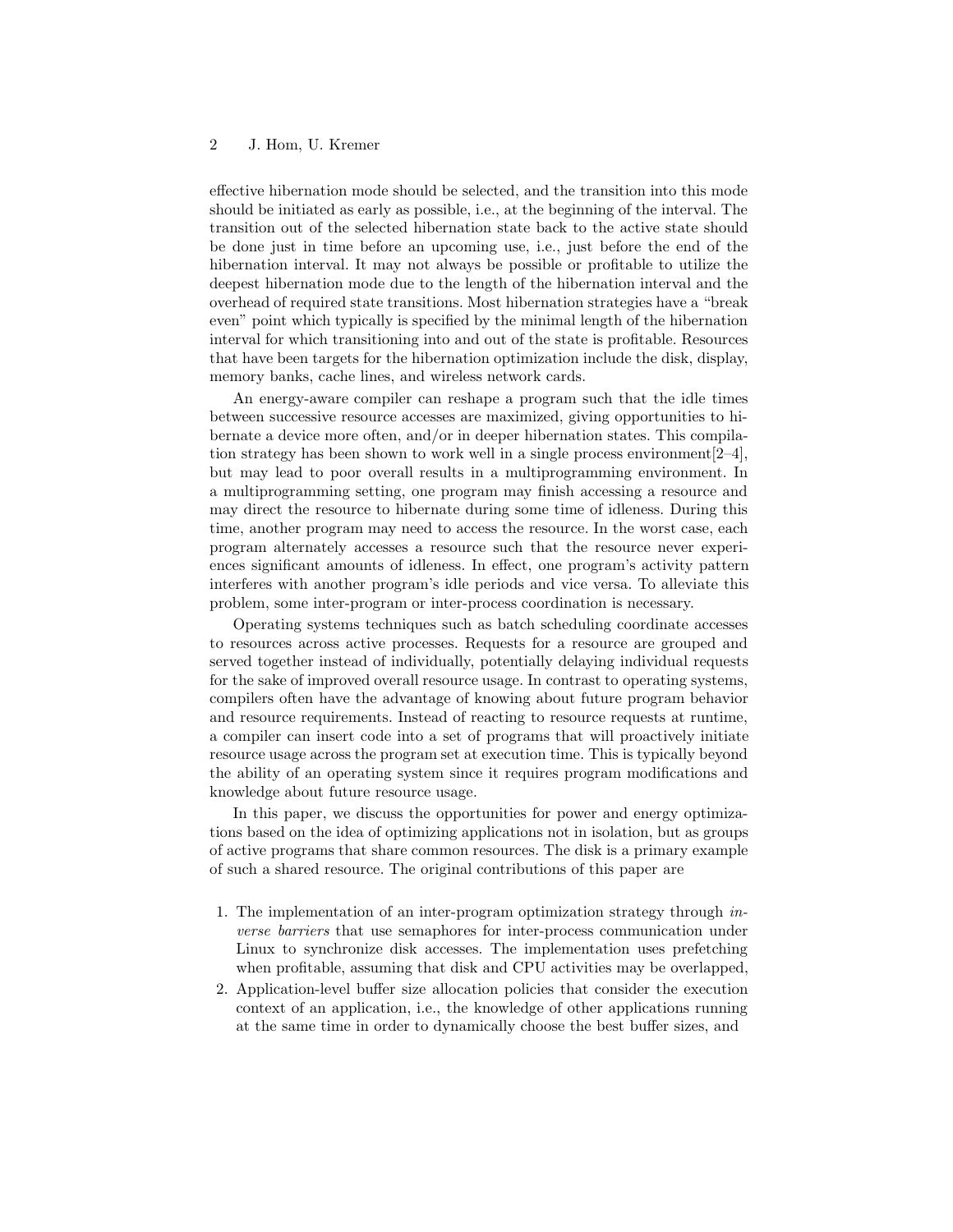3. The evaluation of the entire compiler / runtime system optimization framework through physical measurements for two commercial disk drives (4200 rpm Fujitsu MHK2060AT and 7200 rpm Hitachi E7K60) and subsets of three streaming applications (MPEG audio, MPEG video, and ftp) that were executing at the same time. The test system was a default installation of Red Hat 9 Linux, and OS-based disk prefetching remained enabled.

Relative to the intra-program optimized versions of the applications, our new inter-program optimizations save an additional 21–49% (34% on average) of disk energy on the Hitachi disk, and 7–32% (21% on average) on the Fujitsu disk. Relative to the unoptimized applications, the energy savings are 49–82% (68% on average) across both disks. Therefore, inter-program optimization is a successful and promising new optimization strategy that may be implemented effectively through a compiler / runtime library approach. These results were obtained without any user observable performance or quality of result penalties.

Although the discussed inter-program optimization strategy is based on a compiler/runtime library framework, an operating system only or a combined OS and compiler approach is also possible. A direct comparison with these other approaches is beyond the scope of this paper and is currently under investigation. Our results show that inter-program optimization is feasible and can result in significant additional disk energy savings over intra-program optimization alone.

# **2 Related Work**

Previous work has shown that applications which read data from disk in a streamed fashion (i.e., periodic access) can utilize large disk buffers to save energy[2]. These disk buffers are local to each application and serve to increase the idle period between disk accesses. Hence each application has a unique disk access interval associated with the size of its buffer. Having longer intervals between disk accesses creates opportunities to hibernate the disk. This intraprogram optimization works well for applications running in isolation, but when multiple such applications execute simultaneously, some of the intra-program optimization's effects are negated. That is, the disk idle period of one application is interrupted by a disk access from another application. This will occur whenever the intervals between accesses by multiple applications are different.

A scheduling technique, *inverse barrier*, was proposed to synchronize disk accesses across active applications[5]. This mechanism is similar to implicit coscheduling for distributed systems[6]. Arpaci-Dusseau et al. introduce a method for coordinating process scheduling by deducing the state of remote processes via normal inter-process communication. The state of a remote process helps the local node determine which process to schedule next. The inverse barrier applies this idea to coordinate resource accesses by multiple processes on a single system.

Program cooperation can be accomplished in at least two ways: (1) delay resource access until all group members wish to use it or (2) inform all group members to use the resource immediately. The first method is similar to a *barrier* mechanism in parallel programming and can be used by programs which lack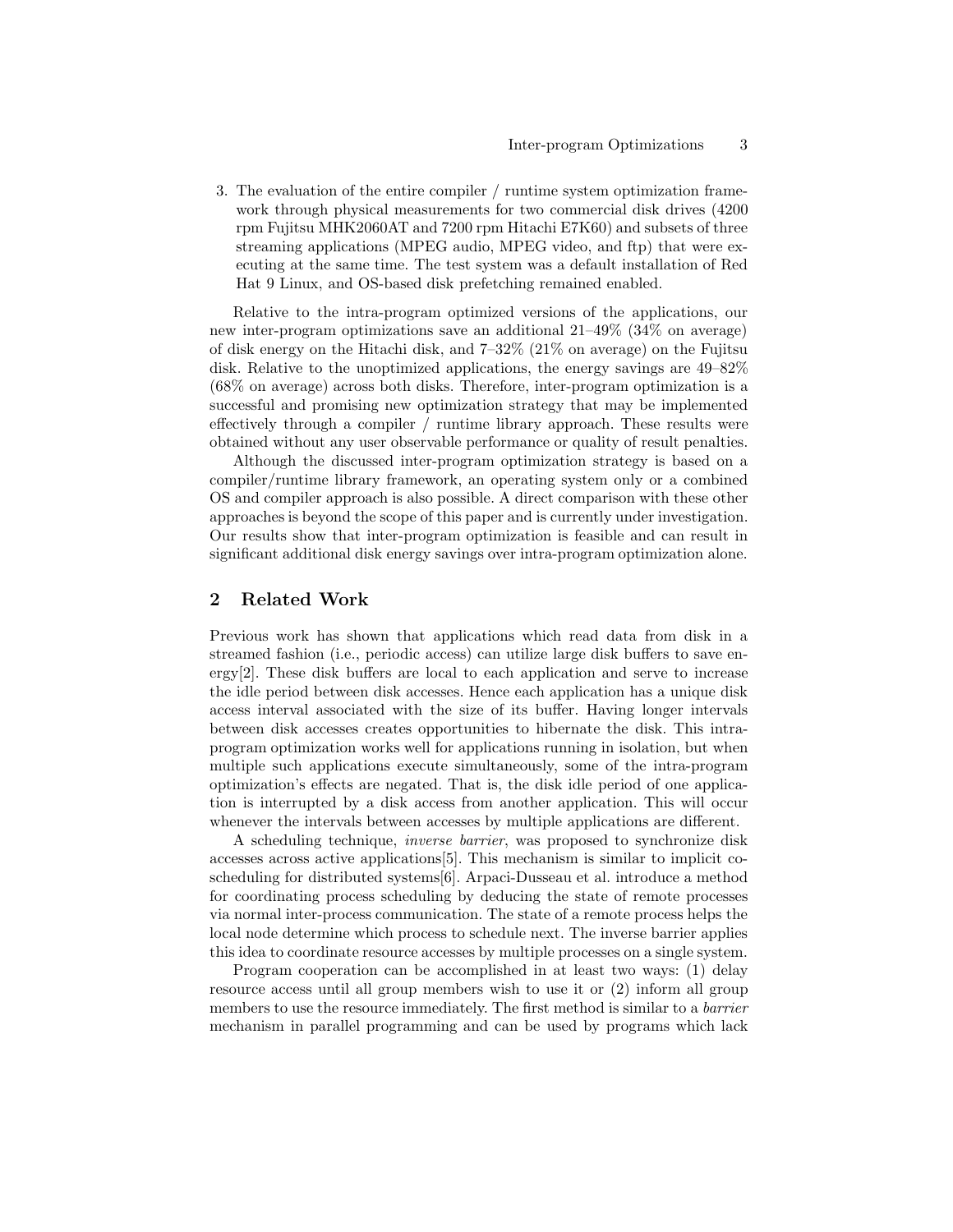deadlines. The second method is the notion of an *inverse barrier* and can be used by programs with deadline constraints such as real-time software. For example, having "gaps" in a video stream application of more than 300 milli-seconds will reduce the overall perceived quality of the video. For audio streams, the tolerance for such "gaps" is even lower. Programs using a barrier cooperate in a passive fashion. When a program wants to access a resource, it will pause and wait until all members in its group also wish to access the resource. When all members have reached the barrier, they all may access the resource consecutively. To avoid starvation, each waiting process has a timer. If the timer expires, the process will proceed to access the resource. Programs using an inverse barrier cooperate actively to synchronize resource accesses. When a program needs to access a resource, it will notify all members in its group that the resource is in use. Other group members may decide whether accessing the resource early is benefitial. For programs with disk buffering, this has the effect of refilling a program's disk buffer earlier than necessary. In conjunction with a prefetching mechanism, this strategy can ensure that deadlines are satisfied with negligible performance impact.

There is a significant body of work with respect to scheduling processes that share resources. We are only able to discuss what we consider the most closely related works in the remainder of this section.

Weissel et al. developed Coop-I/O to address energy reduction by the disk[7]. Coop-I/O enables disk operations to be deferrable and abortable. By deferring operations, the OS may batch schedule them at a later time until necessary. The research also shows that some operations may be unnecessary and hence the abortable designation. However, the proposed operations require applications to be updated by using the new I/O function calls. In contrast, our technique utilizes compiler analysis to determine which operations should be replaced. The modification cost is consolidated to the compiler optimization and a recompile of the application.

In terms of scheduling paradigms, our work resembles basic ideas from the slotted ALOHA system[8, 9]. The essential idea is to schedule access between multiple users to a common resource (e.g. radio frequency band) while eliminating collisions or when multiple host transmit on the same frequency at the same time. For our purposes, a collision takes on almost the opposite notion of a disk request without any other requests close in time. Rather than scheduling for average utilization of the disk, optimizing for energy means scheduling for bursts of activity followed by long periods of idleness.

A form of inter-program compilation has been applied to a specific problem of enhancing I/O-intensive workloads[10]. Kadayif et al. use program analysis to determine access patterns across applications. Knowledge of access patterns allows the compiler to optimize the codes by transforming naive disk I/O into collective or parallel I/O as appropriate. The benefit manifests as enhanced I/O performance for large, parallel applications. We aim to construct a general framework suitable for developing resource optimizations across applications to reduce energy and power consumption.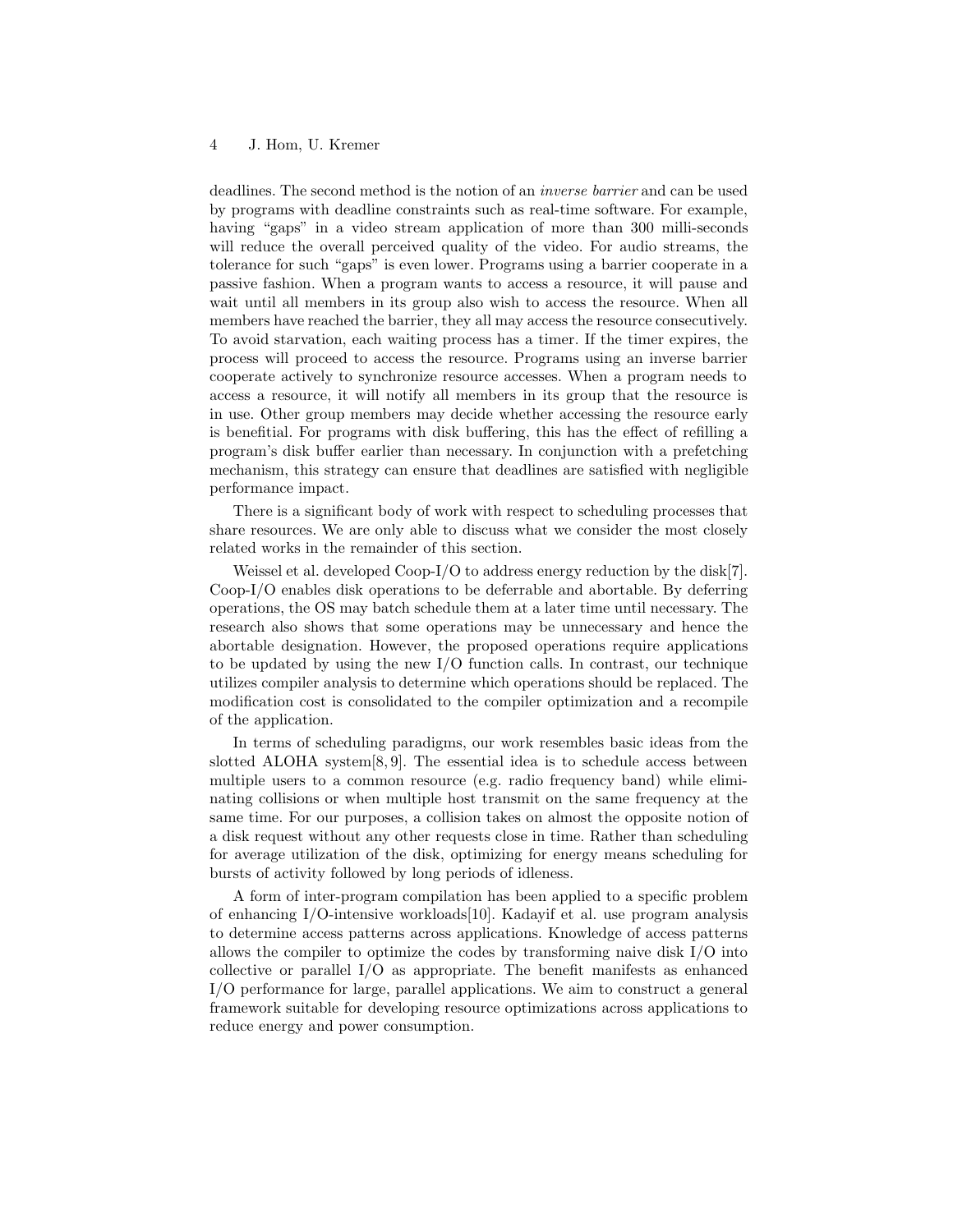# **3 Compiler / Runtime System Framework**

In this paper, we start with the basic compilation framework as proposed by Heath, et al.[2] for intra-program optimizations. All applications are assumed to fit into main memory, avoiding any additional disk activities due to swapping. In contrast to their approach, our compiler framework initiates disk power state transitions directly through appropriate system calls, i.e., the operating system is not involved in making decisions with respect to disk hibernation for the set of optimized applications. In addition, the compiler performs inter-program optimizations by inserting code to implement inverse barriers for disk access synchronization, and to perform user-level data buffer prefetching for applications that allow overlapped CPU and disk activities. In such applications, the physical disk accesses are performed by a child process that writes into the buffer, while the corresponding application (parent) process reads from the buffer. Communication between parent and child processes is performed through semaphores. It is important to note that user-level buffer prefetching is not always possible. For example, the use of the ANSI C language STREAM I/O data type prohibits concurrent processing of and reading from a file stream. As a result, a performance penalty would be observed during the time of a buffer refill. Execution time constraints may specify the maximal length of such a "gap" in terms of milli-seconds in order to preserve the QoR (quality of result) guarantee of the application.

In the compiler framework, a user may declare a file descriptor to be buffered or non-buffered. If no annotation is specified, I/O operations for the file descriptor will not be modified by the compiler. The compiler propagates file descriptor attributes across procedure boundaries, and replaces every original I/O operation of the file descriptor in the program with calls to a corresponding buffered I/O runtime library. If programs use file descriptors as formal parameters, a static replacement of the orignal I/O call by a buffered I/O call is not always legal. In this case, the compiler will generate a guarded expression that selects the appropriate type of I/O operation at runtime.

To apply the buffering optimization, some characteristics of the disk must be known. This information can be obtained through runtime profiling. The goal of the profiling is to determine read and write performance characteristics of the disk, and application characteristics such as data production and/or data consumption rates. The values of these parameters are used to calculate the maximal buffer size that can be read and/or written without violating an existing performance constraint. In addition, disk speed and data consumption rate are used to determine the best placement of operations to refill the buffer with negligible performance impact on the application.

The buffer size should be maximal in order to allow the longest possible disk hibernation time between successive disk accesses. However, when a set of applications are running, the available memory for each application is restricted. The selected buffer sizes should not lead to any swapping. When compiling this set of applications, a conservative approach might divide the available memory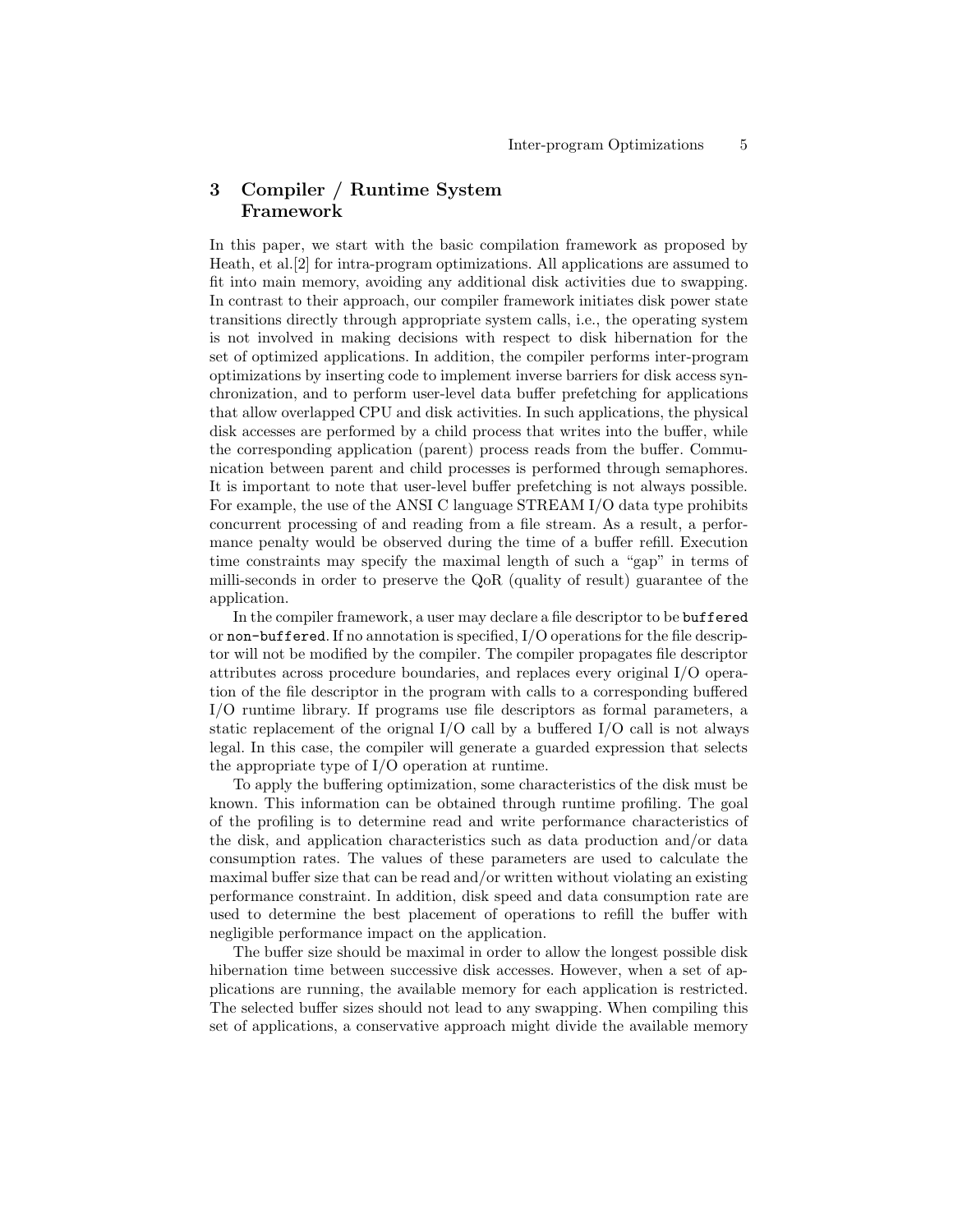equally among each application. This will have a poor result when only a single application is actually running. Including execution context knowledge allows the applications to truly use the available resources rather than stick to a conservative assumption. In our framework, all interesting execution contexts are known at compile time and modeled as states of a finite state machine[5]. At runtime, process communication is necessary to inform active programs about changes in their execution context. These changes are due to programs starting or ending their execution.

The profiling mechanism has two phases. The first phase measures the data consumption rate of the application's unchanged execution behavior. The unchanged behavior typically reads only the next needed block of data, processes it, then loops. This rate is used to estimate the amount of time taken to consume a buffer of a given size. The measurement also provides a lower bound estimate on the disk bandwidth. The second phase measures the observed disk bandwidth while reading a large block of data. The observed bandwidth is useful because it may be affected by the existing load on the system. The lower bound estimate is used to allocate a small buffer which will supply data to the application. This allows a forked, child process to profile the disk without interrupting the main process. Finally, a buffer size can be calculated considering parameters such as disk bandwidth, quality of result performance guarantees, available memory, execution context, and consumption rates. The actions of each phase are discussed in more detail in [2]. The overhead of our profiling strategies is negligible and does not affect the user-perceived application performance.

In this work, user-level prefetching has been added to those applications which can support it. Applications which implement disk I/O using raw file  $I/O$  operations (i.e.,  $read()$ ) are candidates for prefetching. For the applications we studied, MPEG audio and ftp can utilize such prefetching. A child process is created which sleeps until its parent's buffer is nearly consumed. The child must refill the buffer and update the buffer's new end point before the parent reaches the previous end point. The prefetch point is calculated according to the estimated time of waking up the disk, time to read the disk, and the number of other applications in its execution context. Therefore, execution context becomes necessary when disk accesses are synchronized because each application must consider all other applications which are also in queue to access the disk.

Data prefetching then relaxes execution time constraints, and accordingly the buffer sizes. In the previous model where computation and I/O were not overlapped, buffers were sized according to an execution time constraint to refill the buffer[2]. In the current model, buffers may be sized up to the available memory or allocated based on some policy of fairness. While memory sizes may vary from system to system, this work investigates interesting available memory sizes, excluding the cases of extremely large or small available memory.

The discussed approach compares favorably against a pure operating systembased, "buffered" I/O approach, in that the latter would require expensive system calls for each original application-level I/O operation. Existing OS techniques for disk hibernation use a fixed threshold of idleness before transitioning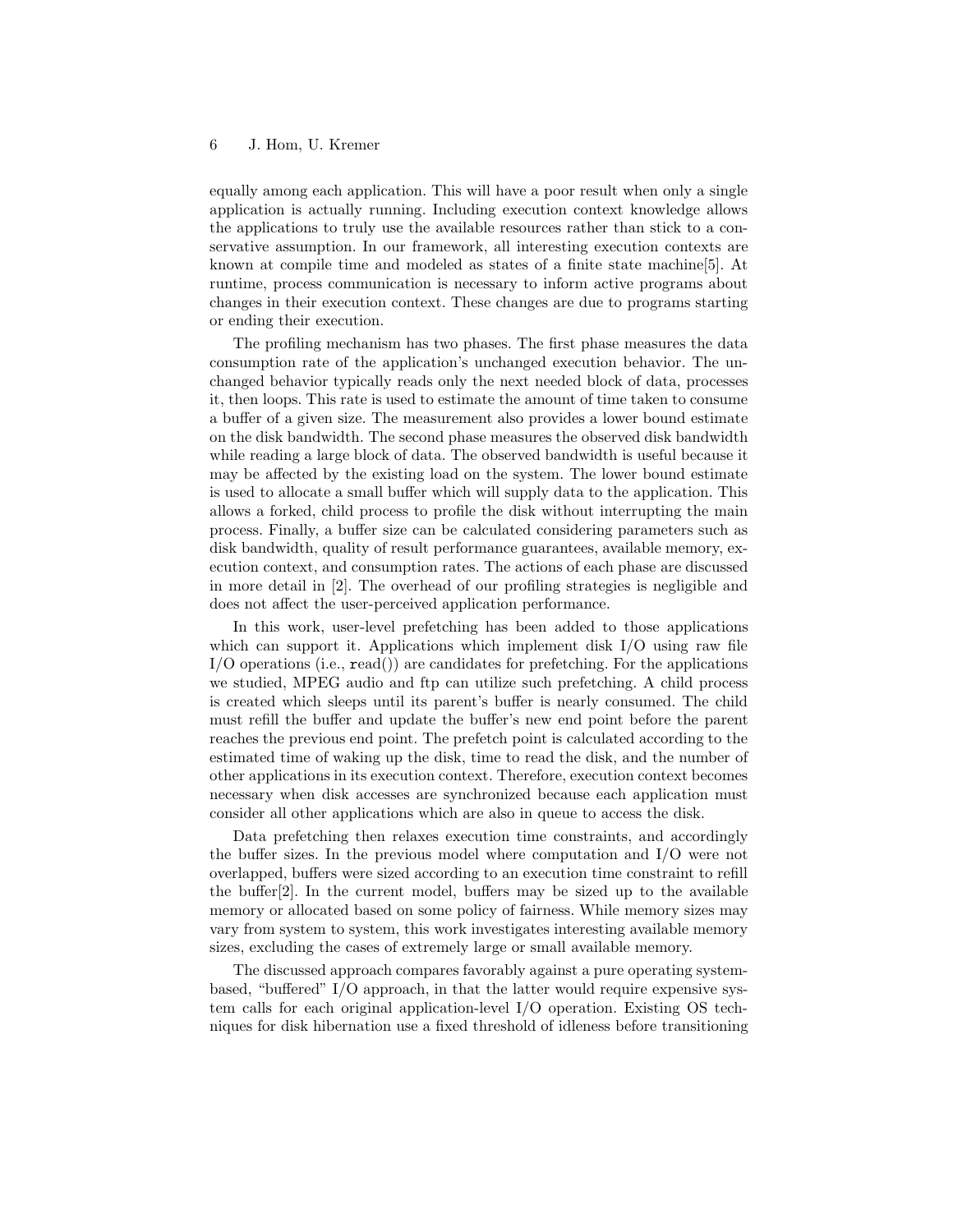to a power saving mode. In addition, such an approach may not work well if the files are accessed with a large stride, or accessed irregularly. We are currently investigating compile-time analyses and optimizations to prefetch "sparse" file accesses into a "dense" buffer, and to determine a working set of active file blocks that should be buffered for the non-sequential file accesses.

### **4 Experiments and Results**

This study examines three streaming applications *mpeg play*, *mpg123*, and *sftp*. The MPEG video and audio decoders are examples of real-time applications with the need for low latency access to the disk. The audio and ftp applications use direct disk reads, which allows an overlap of CPU and disk activity, making prefetching feasible. The video application uses file descriptors of type stream I/O, prohibiting the overlap of CPU activities in the parent process and disk reading activities in the child process. We assume that the video application has a time constraint of 300 milli-seconds, i.e., can tolerate "gaps" in displaying the frames of no more than 300 milli-seconds. This becomes the amount of available time to refill the buffer, and consequently, the size constraint of the buffer itself. All three applications in the experiments have overall execution times in the range of 6.5 - 8.0 minutes. Each experiment was run three times, and the energy results reported in Figure 3 are averages.

#### **4.1 Prototype Framework**

The existing framework consists mainly of runtime libraries which implement the profiling, buffer allocation policies, disk buffering, and synchronization. Using the annotations described in Section 3, the compiler can, for example, replace the read() calls with EEL read(), which is part of our runtime system. Currently, this replacement is done by hand. The profiling phase requires a handful of parameters about the disk such as cache size, power modes, and time to transition between modes. Some of these parameters are readily available from the disk, and some were determined through physical measurement. Disk manufacturers could trivially include all these parameters on the disk. The existing buffer allocation policies include SIZE and TIME, which are discussed in Section 4.3. SIZE is easily implemented in our system as a "divide-by- $n$ " policy. However, TIME requires data dependent information from the profiling phase, which is only available at execution time. Since the data streams are known to us, this information is derived and hard-coded into those experiments. The disk buffering provides a virtual representation of the disk, and our runtime system mediates between the program and the physical disk. Disk reads by the program are satisfied by the disk buffer, and the runtime system will refill the buffer as necessary. So far, the only synchronization policy implemented is inverse barrier. The runtime system of each application share a semaphore as a means of communicating a "broadcast notification". The runtime system uses a child process to monitor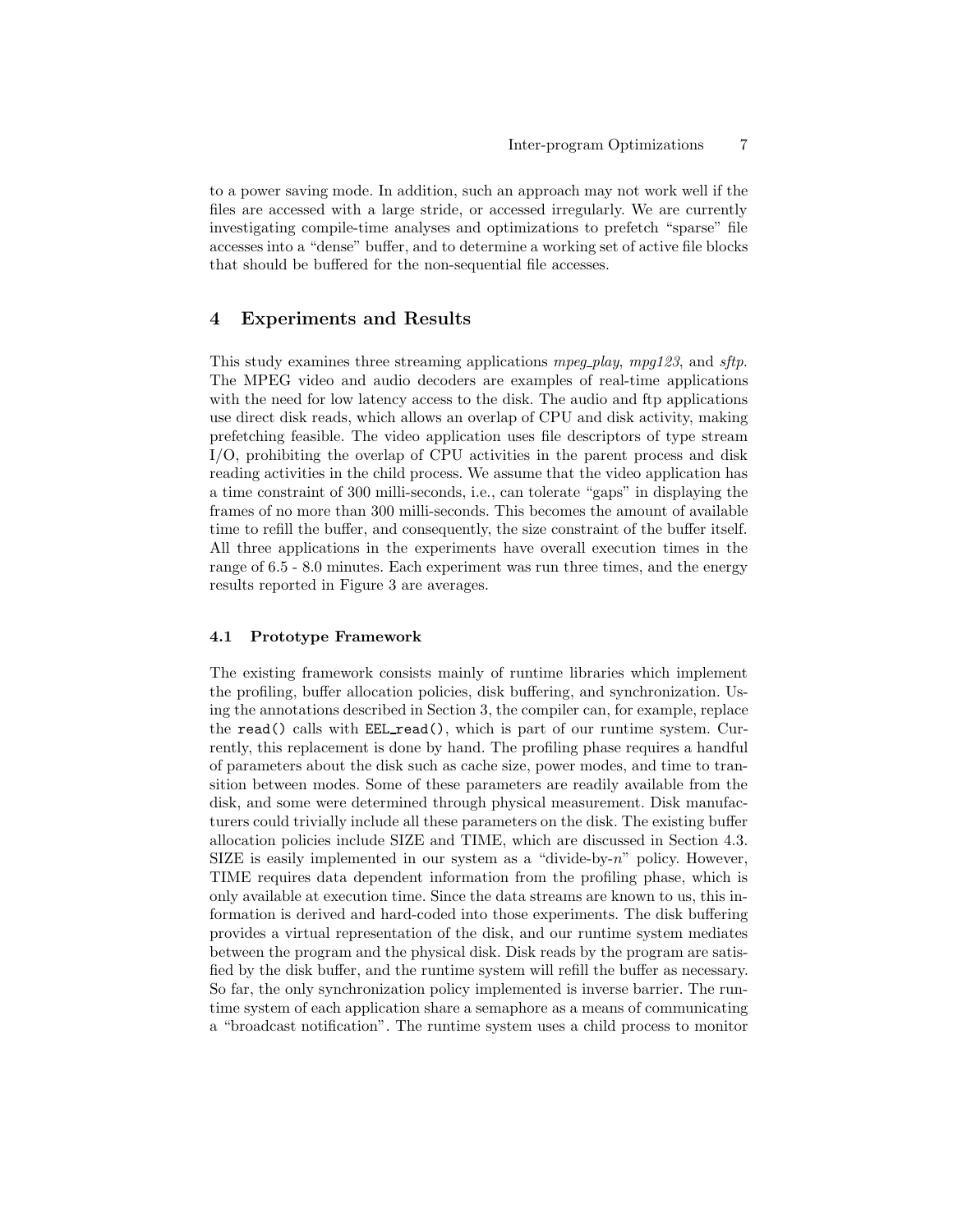these notifications and alert the parent as necessary. All of these optimizations are transparent to the original program.

There are several parts which are in the process of being automated within the runtime system. The TIME allocation policy also requires execution context knowledge (e.g., consumption rate) from all running applications within a set. A communication mechanism to exchange this context will be implemented as part of the state transition module. When an application transitions to a new state, it must communicate its context information as well as determine the context information from all other applications.

| <b>Table 1.</b> Power levels of disk states |  |  |  |
|---------------------------------------------|--|--|--|
|                                             |  |  |  |

|                        | Disk States         |  |                                      |                  |     |
|------------------------|---------------------|--|--------------------------------------|------------------|-----|
|                        | average power $(W)$ |  |                                      |                  |     |
|                        |                     |  | read idle hibernation standby wakeup |                  |     |
| <b>Fujitsu</b> 1.8 0.9 |                     |  | 0.7                                  | 0.2 <sub>z</sub> | 3.0 |
| $\mu$ itachi 2.5 2.0   |                     |  | 2.7                                  | 0.25             | 3.0 |
|                        |                     |  |                                      |                  |     |

|         | State Transitions (secs / joules) |                 |  |  |  |
|---------|-----------------------------------|-----------------|--|--|--|
|         | hibernation                       | wakeup          |  |  |  |
|         | time $/$ energy                   | time $/$ energy |  |  |  |
| Fujitsu | 5.0 / 3.5                         | 1.6 / 4.8       |  |  |  |
| Hitachi | 0.6 / 1.6                         | 3.0 / 6.9       |  |  |  |

**Table 2.** Times and energy for disk state transitions

#### **4.2 Setup**

A 4200 rpm Fujitsu and 7200 rpm Hitachi laptop disk were used for the experiments. The built-in data buffer sizes (disk cache) are 0.5 MBytes for the Fujitsu and 8 MBytes for the Hitachi. The hibernation states together with their power dissipation levels are listed in Table 1. The transition costs of hibernating and waking up are listed in Table 2. The break-even point for hibernation in terms of energy savings is 17 seconds for the Fujitsu and 5.2 seconds for the Hitachi. That is, the energy consumed would be the same if either the Hitachi disk was left in idle mode for 5.2 seconds, or the disk was immediately directed to standby mode, hibernated for some seconds, and then reactivated such that it was in ready or idle mode by 5.2 seconds.

The OS on the host PC was a default installation of Red Hat 9 Linux. Linux has a disk prefetching feature, which remained enabled, but its effect on our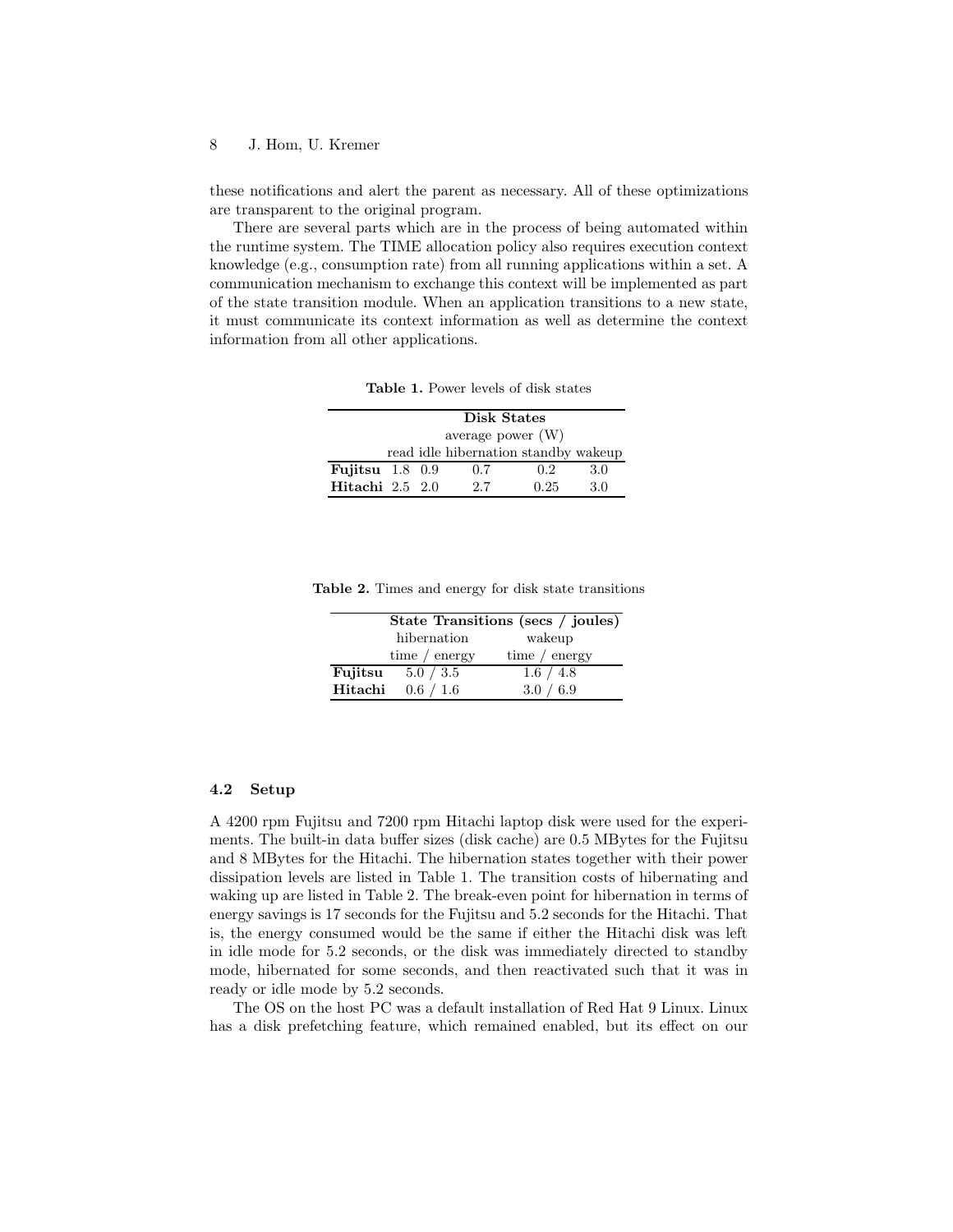

**Fig. 1.** Power measurement infrastructure for disk power dissipation

experiments was insignificant. This is largely because the default prefetch buffer on Linux is on the order of one hundred kilobytes whereas our runtime system's disk buffer is on the order of megabytes. Figure 1 shows the basic measurement infrastructure. Each disk was installed in the host PC, and the supply current and voltage were measured using a Tektronix TDS3014 oscilloscope with a Hall effect current probe. Measurements were reported by the oscilloscope every 20 milliseconds and communicated to the data acquisition computer. In other words, each data point represents the average current reading for a 20 milli-second interval based on the TDS3014 sampling rate of 1.25 Giga samples per second.

#### **4.3 Results**

Experimental results are based on three streaming applications, MPEG audio (**A**), MPEG video (**V**), and ftp (**F**), and their subsets (**AV, AF, AVF**). We use the compilation strategy as proposed by Heath et al.[2] coupled with user-level buffer prefetching as the base line for our comparison. In each application set, the individual programs were optimized independently. However, Heath, et al.'s algorithm does not perform prefetching, nor does it synchronize disk accesses across the running applications. We refer to this version as the INTRA strategy, and our new proposed version as the INTER approach.

Figure 2 shows the disk current/power profile of the application set **AV** under different optimization strategies on the Hitachi disk. This figure illustrates the impact of the different optimizations on the power dissipation behavior of the sample application set. A summary across all application sets and the two disks is given in Figure 3. The disk has a supply voltage of 5 volts, and the graphs in Figure 2 show the measured supply current in amperes along the y-axes. Hence,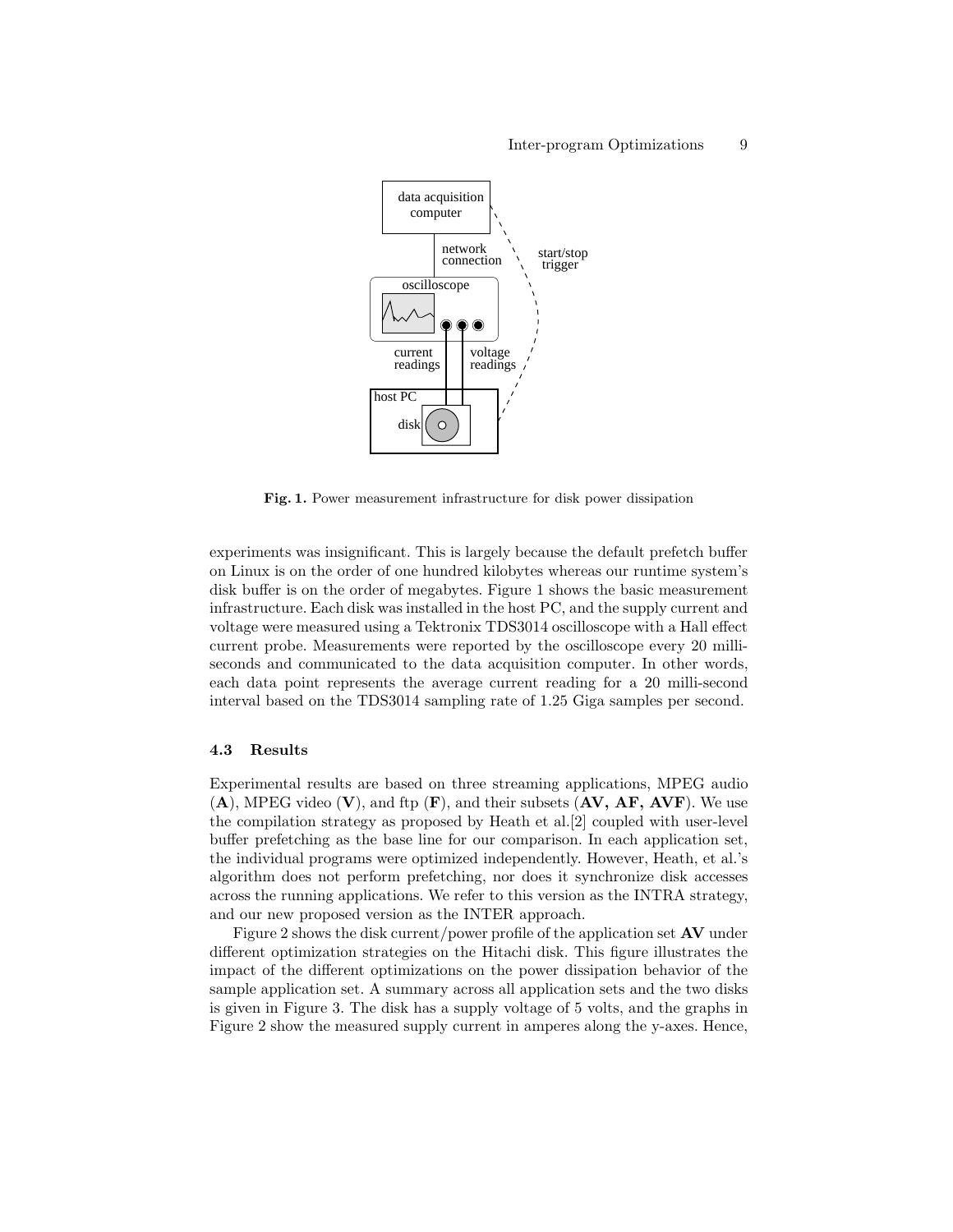

**Fig. 2.** Application set **AV** on the Hitachi disk (from top to bottom): UNMODIFIED — original unmodified code; TIME — with buffers allocated proportionally to each programs' data consumption rate; SYNC + TIME — adding inverse barrier synchronization to TIME;  $CON + TIME - adding execution context knowledge to TIME;$ SYNC + CON + TIME — using all three optimization strategies. The performance impact relative to the UNMODIFIED version is negligible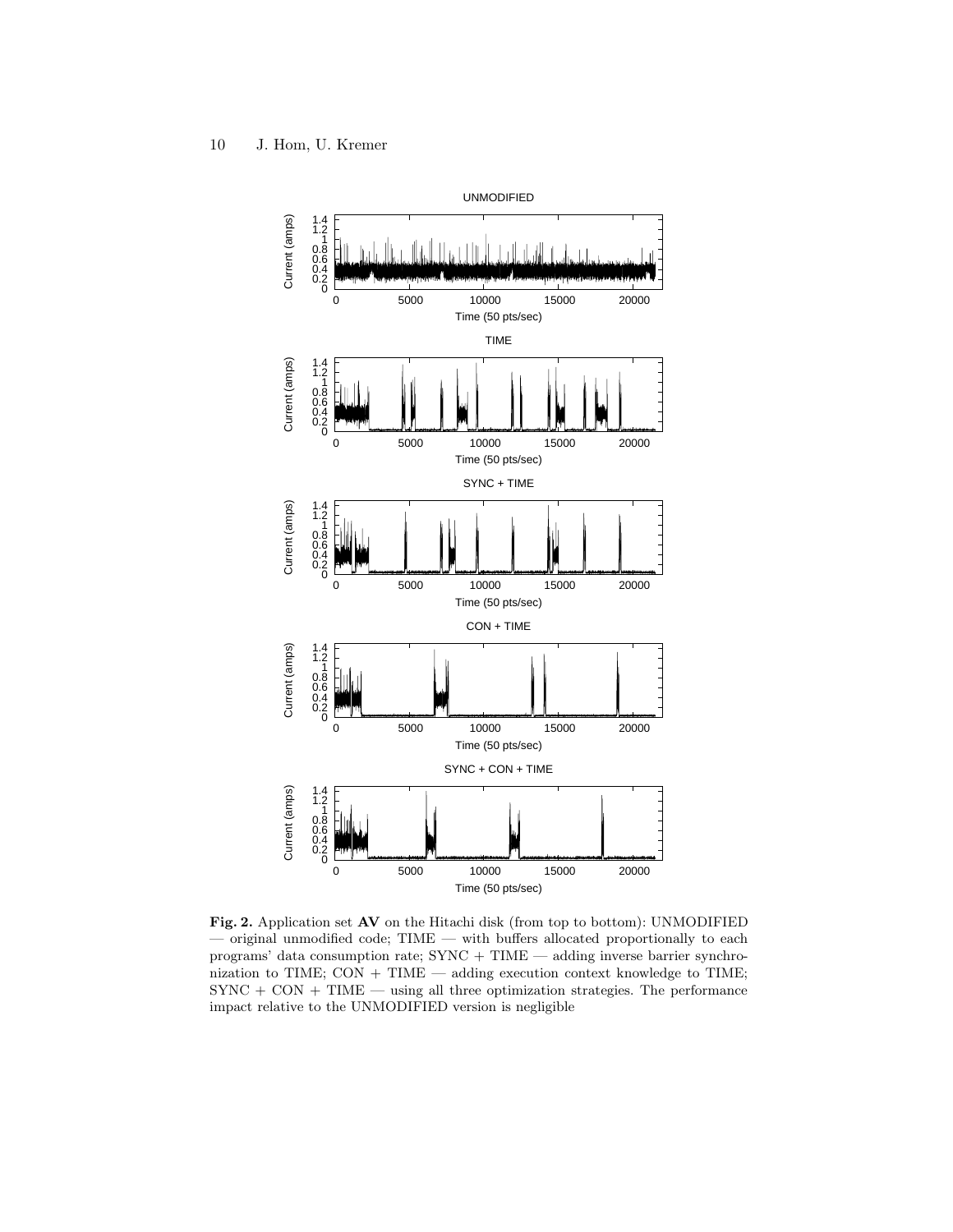a 1 amp supply current results in 5 watts of power dissipation. Programs without any modifications typically exhibit the profile shown under UNMODIFIED. The disk is nearly constantly utilized and is never idle for more than a few seconds. TIME, SYNC + TIME,  $CON + TIME$ , and  $SYNC + CON + TIME$  show the effects of applying additional optimization techniques. In particular, TIME means each application in a set will have buffers allocated proportionally to its data consumption rate, resulting in all applications exhausting their buffers at the same time. TIME has no synchronization nor execution context knowledge. SYNC + TIME and CON + TIME add synchronization and execution context, respectively, to the TIME strategy. Finally,  $SYNC + CON + TIME$  uses all three optimizations.

The energy benefits of hibernation are clear when comparing UNMODIFIED and TIME. Using available memory to buffer the disk allows sufficiently long idle periods to save energy through hibernation. The effect of synchronization across applications joins together disk accesses, as shown by  $SYNC + TIME$ , which would have been non-uniformly dispersed over time. When adding execution context information, both **A** and **V** no longer use the worst case, conservative assumption that all three applications are running, but instead may use larger, proportional shares of the available memory. The essential effect of larger buffers can be seen in  $CON + TIME$ . Lastly,  $SYNC + CON + TIME$  appears to have little benefit with the additional optimization of resource synchronization, but this is actually dependant on the data streams. It turns out that the bitrate of the video stream is almost an even multiple of that of the audio stream. Hence, the buffer refill points happen to very nearly coincide. If the data streams were longer, CON + TIME would show a pattern of disk accesses starting close together and then drifting apart as time extends because the acceses are never synchronized.

Figure 3 gives a broad comparison on both the Hitachi (left) and Fujitsu (right) disks of all combinations of optimizations relative to SIZE. The first bar, SIZE, is considered a baseline optimization based on previously established results[2]. That is, applications compiled in a set will have disk buffers which are sized equally across the applications in the set. Furthermore, this implementation improves upon the established optimization by including data buffer prefetching. Related to this baseline is TIME, which assumes that the data consumption rates for each application is known. Each program's buffer size is allocated proportionally to its data consumption rate without violating the overall memory constraint. Against these baselines, applying all optimizations  $(SYNC + CON +$ SIZE, SYNC + CON + TIME) results in up to  $50\%$  additional energy savings. If synchronization is added to the baselines  $(SYNC + SIZE, SYNC + TIME)$ . comparing these against all optimizations shows that up to 40% energy savings can be attributed to context knowledge. Comparing against the optimization of execution context,  $CON + SIZE$  and  $CON + TIME$ , we see that synchronization can provide up to 20% savings.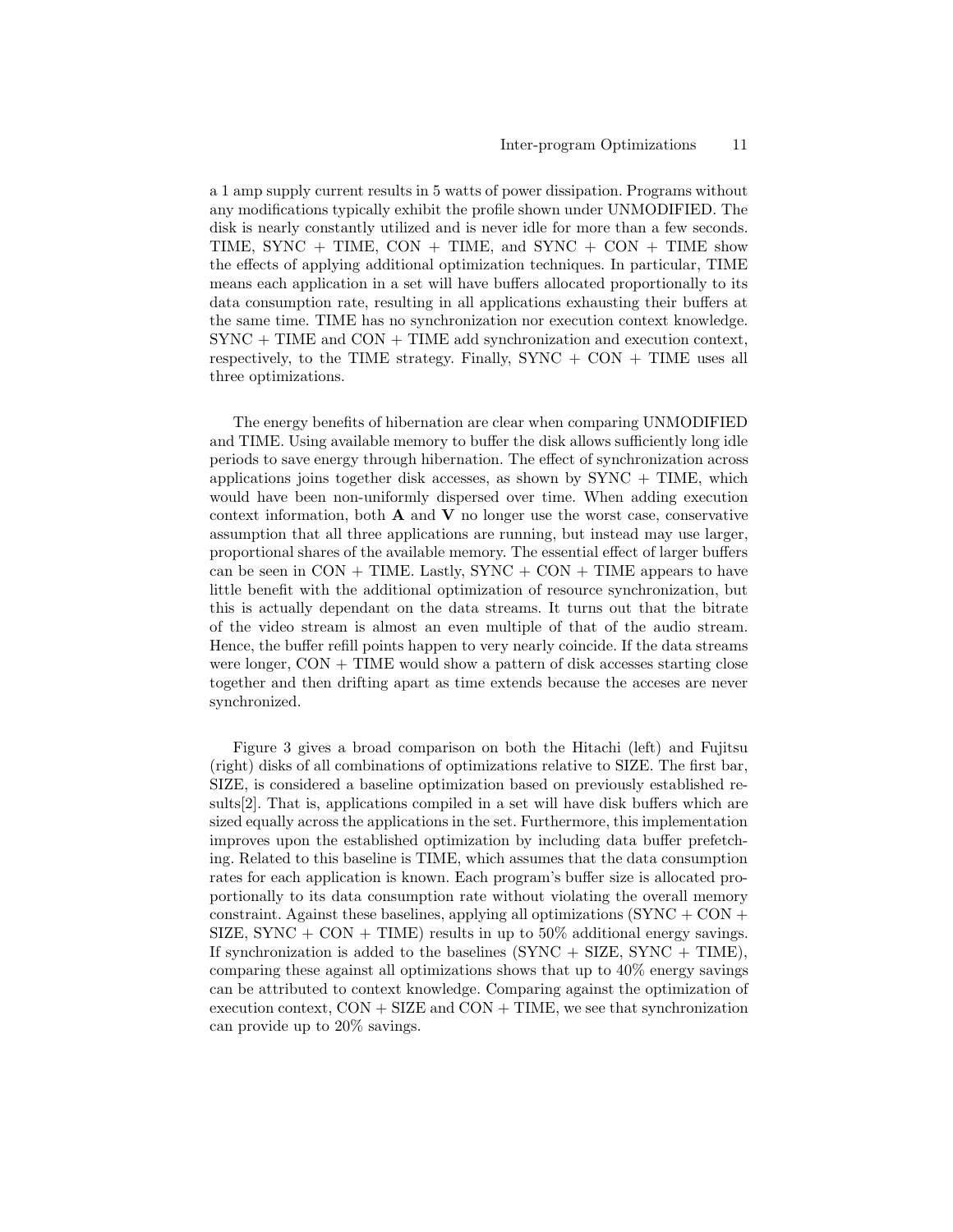

**Fig. 3.** Comparison of energy savings between optimization combinations and across application sets on Hitachi (top) and Fujitsu (bottom) disks. All values are % energy consumption relative to SIZE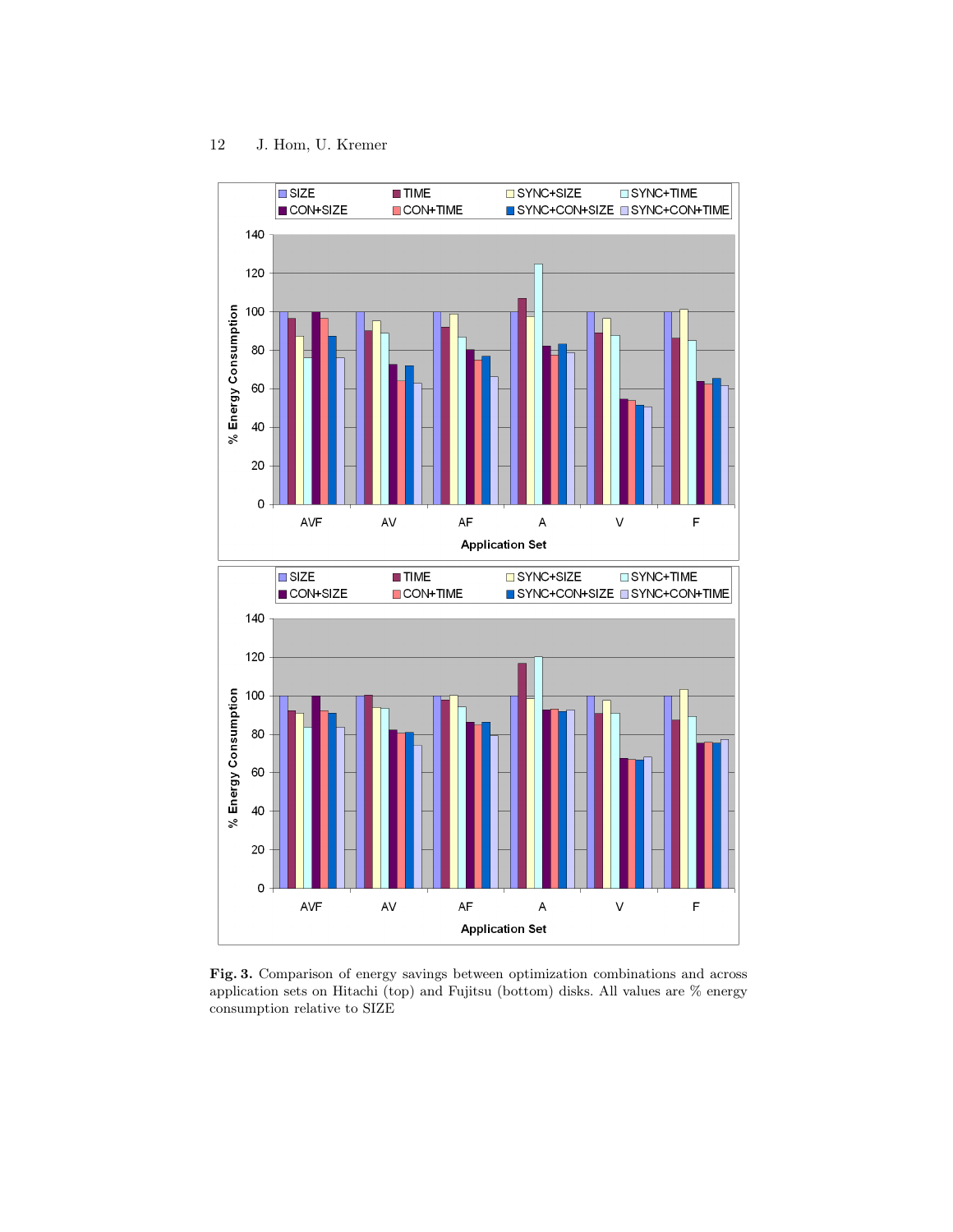**Discussion of Results** In Figure 3, there are a few significant trends to observe. In general, TIME should have better results than SIZE because the allocated buffers are proportionally maximal for all applications. Under SIZE, the application with the fastest consumption rate will dominate in terms of disk accesses, and most likely result in greater overall energy consumption. The notable exceptions occur in the application set, **A**. This is actually showing the significance of execution context. Without context knowledge, the conservative assumption meant that SIZE allocated 33% of available memory for its buffer. However, it turns out that TIME allocated only 10% of the available memory because **A**'s consumption rate is only 10% of the overall consumption rate of **AVF**. If context knowledge was used, **A** could have known it was running by itself and then used 100% of the available memory.

**AVF** shows the most benefits coming from synchronization. As the number of applications in a set increases, resource accesses will also increase. This application set is already the most conservative assumption for execution context, so the context results within **AVF** are identical to those without context. On the right half of the graphs, single applications show the most benefit from execution context. They are allocated 100% of available memory as buffer space. Conversely, synchronization has no use with single applications. There is an overhead associated with synchronization, but the performance penalty is usually hidden because the CPU is never overloaded. Sets consisting of two applications show the modest, cumulative energy saving effects of synchronization and context knowledge.

These trends appear in both the Hitachi and Fujitsu disks. The Hitachi results turn out better mainly because the threshold for hibernation benefit is lower (5.2 vs. 17 seconds). Hence, the Hitachi allows greater opportunities for hibernation, and our optimizations exploit it. These similar trends indicate that our profiling mechanism and optimization techniques are equally applicable among disks with widely different specifications.

A key opportunity to save power and energy is due to the fact that the available memory for buffering varies and may depend on concurrently running applications. If applications know about each other, i.e., if they know their execution context, an inter-program optimization allows the choice of the best buffer sizes across all applications for the given available memory. For example, assume that for each of three application programs there is a combination of applications and buffer sizes that will allow them to allocate a buffer size of at most 33% before inducing disk swapping. Without the execution context, each application makes a conservative assumption, leading to buffer sizes of 33%. However, if only a single application is running, context knowledge would allow that application to use 100%. The effects of context knowledge are most pronounced in the sets with a single application as shown in the right halves of Figure 3; compare the bars with and without CON.

Our experiments showed significant energy reductions of the inter-program optimization approach over an optimization approach that considers data accesses only for individual programs in isolation. Using execution context knowl-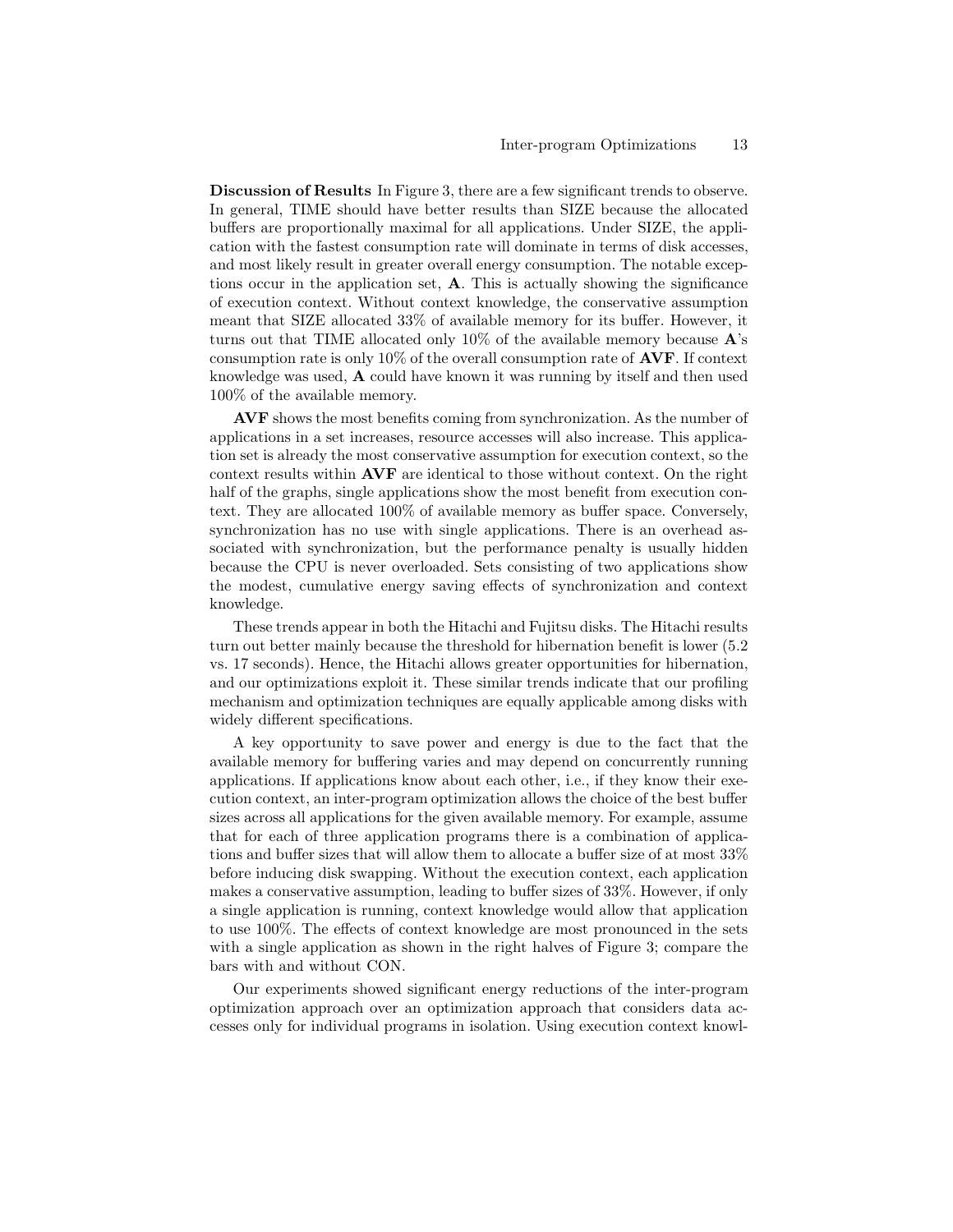edge across applications provides up to 40% disk energy savings. Adding inverse barrier synchronization also contributes a potential 20% energy savings. The effect of prefetching serves chiefly to reduce or remove any performance penalties incurred by the runtime system's buffer management or the communication overhead of synchronization. These optimizations are orthogonal to each other and can be used in combination for greater energy benefits. The degree of energy savings from each optimization depends on the application set while performance is unchanged.

### **5 Summary and Future Work**

Inter-program optimization is a promising compilation strategy for sets of programs that are expected to be executed together. The program's resource usage can be coordinated across all programs in the set, allowing additional opportunities for resource hibernation over single program, i.e., intra-program, optimizations alone. This paper discusses the potential benefits of inter-program optimizatios using the disk as the shared resource. Using 48 separate experiments, we have shown energy savings in the range of 7–49% over the intra-program optimization approach when the most aggressive optimization strategies were applied. The discussed optimization strategies included different policies for assigning buffer sizes, policies that utilize execution context knowledge, and inverse barrier synchronisation for disk access. As a point of reference, although not shown in Figure 3, energy savings over unmodified applications range from 49–82%.

Significant work is left to be done. This includes the evaluation of different strategies to identify promising sets of applications that may benefit from inter-program optimization. We are planning to instrument a collection of target systems potentially including cell phones, PDAs, laptops, and desktop systems in order to record users' typical program usage over time. We expect these results to illuminate specific usage patterns and perhaps guide the development of mobile devices. In addition, we are currently implementing dynamic context awareness in programs that are part of promising application sets. Programs use a shared interface to indicate their arrival and departure. In response, active applications may adjust their resource allocation or even change their allocation policies.

The compiler and OS have unique perspectives on key parts of the entire resource management scheme. We will experimentally explore the strengths of each strategy, resulting in the development of a resource-aware, combined compiler, runtime system, and operating system approach. A current study is trying to assess the advantages and disadvantages of a compiler-only; compiler and runtime system; OS-only; and compiler, runtime system and OS approach to interprogram resource management. The integration of the discussed inter-program optimization strategy as part of a fully automatic compiler and corresponding runtime library is currently underway.